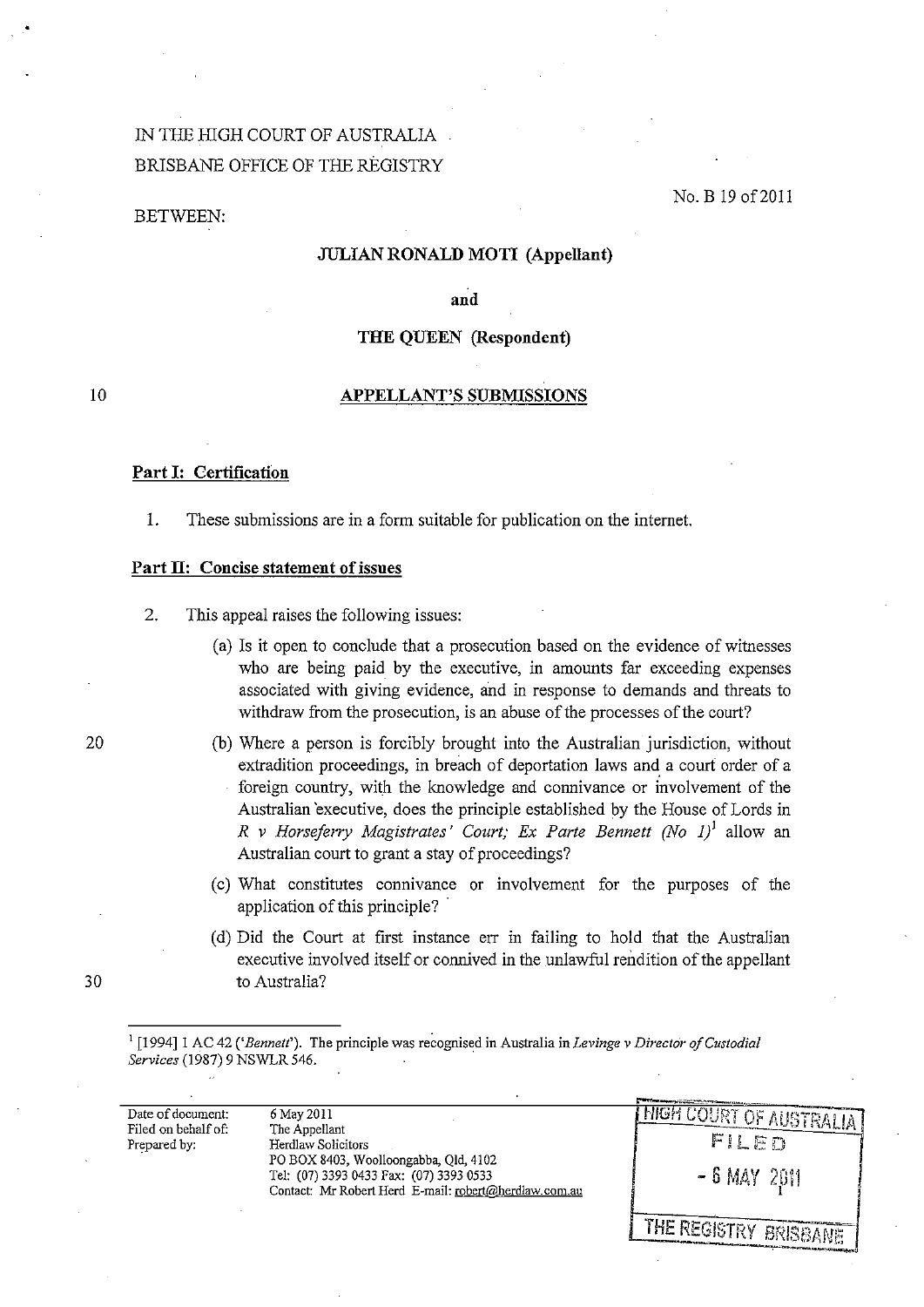## Part III: Section 78B notices

3. At the special leaving hearing, the respondent indicated that it would file s 78B notices which would be necessitated by a matter it intended to raise by way of contention. The appellant considers that no further s 78B notices will be necessary.

## Part IV: Reported reasons for judgment of Court below

4. The reasons for judgment of the Court of Appeal are reported as *R* v *Moti* (2010) 240 FLR 218. The reasons for judgment of the learned primary judge are reported as *R* v *Moti* (2009) 235 FLR 320.

#### Part V: Relevant facts

10

5. Committal proceedings in Vanuatu: In 1998 the appellant was charged in Vanuatu with seven counts of unlawful sexual intercourse with a 13 year-old girl. The substance of the allegations was that the appellant had maintained a relationship with the complainant over several months in 1997. The appellant was originally committed for trial on these seven counts, then this decision was quashed on appeal. At a fresh committal proceeding in 1999 the appellant was discharged on all 3 counts he faced.

- 6. The appelIant's potential appointment as Attorney-General of the Solomon Islands: The Australian Federal Police (AFP) were aware of the allegations against the 20 appellant in 2001? In October 2004 the Australian High Commissioner to Solomon Islands, Mr Cole, raised concerns about the prospect of the appellant being appointed Attorney-General of Solomon Islands, having regard to the appellant's perceived disposition toward Australian policies and interests in the Pacific region. Mr Cole then applied continuous pressure on the AFP to investigate the appellant for a possible breach of Australia's child sex tourism laws, because the existence of an investigation would assist efforts to prevent the appellant's appointment. The AFP began an investigation in March 2006. The appellant was appointed Attorney-General of Solomon Islands on 19 September 2006.
- 7. Investigation by the AFP: After gathering evidence in Vanuatu, the AFP referred a 30 brief of evidence to the Commonwealth Director of Public Prosecutions in June 2006. On 1 October 2006 the Attorney-General's Department issued a request to Solomon Islands for the appellant's extradition to Australia. This request was formally rejected by the Government of the Solomon Islands in September 2007.
	- 8. The rendition of the appellant to Australia: On 13 December 2007 the Solomon Islands government of Prime Minister Sogavare was defeated in a no-confidence motion. New Prime Minister Mr Sikua was elected on 20 December 2007. On 11 December 2007, a cable from Australia's Attorney-General's Department to its High

<sup>&</sup>lt;sup>2</sup> The case against the appellant was entered on the AFP computer database in 2001: see case note of Shane Morris dated 24 November 2004.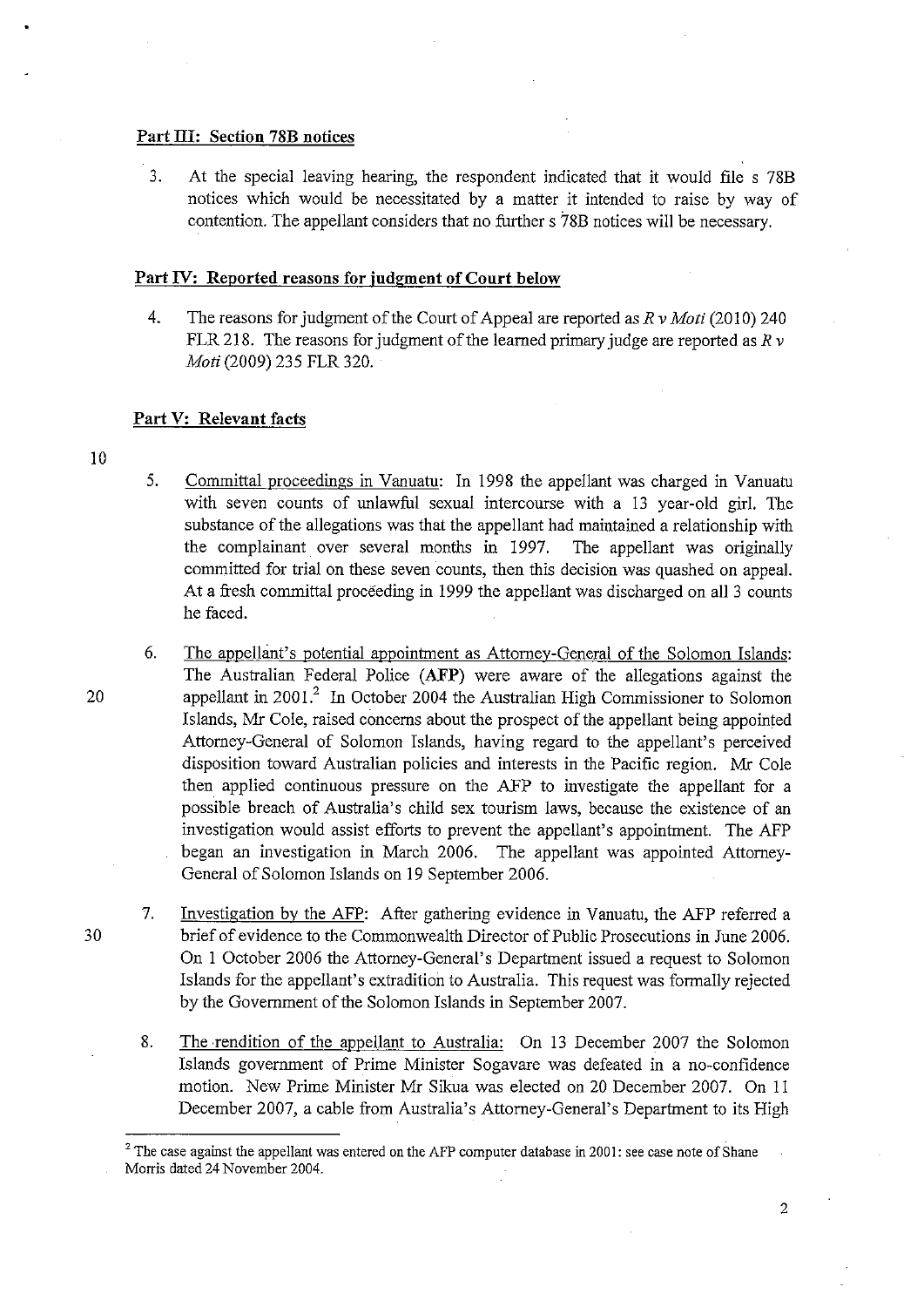Commission in Honiara noted that the new government, then in opposition, would prefer to deport the appellant rather than extradite him, and warned diplomats not to express a preference for either deportation or extradition, in order to minimise the potential for the appellant to raise an abuse of process claim.

9. On 14 December 2007, the AFP's Senior Liason Officer in Honiara, Peter Bond **(FA Bond),** was informed that a new Government would prefer to deport rather than extradite the appellant to avoid 'tying up the legal system' in appeals. On 21 December 2007 Canberra sent a further extradition request. On 24 December 2007 a deportation order was made. On that date Solomon Islands police officer Mr Kalita 10 and Solomon Islands immigration officer Mr Guporo met FA Bond at the High Commission and obtained visas which would allow them to escort the appellant to Brisbane. On 25 December 2007 the appellant obtained an order from the Magistrates' Court staying the deportation order on an interim basis and restraining the Director of Immigration and the Commissioner of Police from interfering with the appellant or approaching his home in order to deport him.

- 10. Between 24 and 27 December FA Bond attended a number of meetings with officials of the Solomon Islands government concerning the proposed deportation. On these dates FA Bond and Ms Bootle from the High Commission authored numerous communications which noted the appellant's right of appeal against his deportation 20 under the Solomon Islands Deportation Act, and the restraining order which the appellant had obtained. FA Bond and Ms Bootle were aware of the plan to deport the applicant in deliberate breach of his rights, and in a deliberate attempt to prevent him from going to Court in pursuit of those rights. On the morning of the appellant's arrest on 27 December 2007, FA Bond attended a meeting with Mr Wickham, Permanent Secretary of Immigration, and Mr Suri, a lawyer advising the Sikua Government. Solomon Islands police and immigration officers were told at that meeting to ignore any Court orders the appellant had, and that the appellant could 'appeal from Brisbane.' Later that morning FA Bond passed on to Deputy Police Commissioner Marshall, who was the senior police officer overseeing the 30 deportation, the advice which had been given at that meeting that the proposed deportation was legal. Later that day the appellant was arrested at his home and driven to the airport by police and immigration officers. FA Bond handed the appellant's document of identity to Mr Marshall and he was escorted onto the flight. The appellant was arrested on arrival at Brisbane airport by AFP officers.
- 11. Payments to prosecution witnesses: In January 2007 the complainant's father requested immediate financial assistance for the compainant and her family, and that they be relocated to Australia. He told the AFP that his daughter may reconsider her commitment to the prosecution. On 24 December 2007 the complainant requested to be brought to Australia with her family, and said she would withdraw from the 40 prosecution if this were not done. Between December 2007 and January 2008 the complainant made numerous other threats to withdraw from the prosecution. In January 2008, the complainant came to Australia for medical treatment and remained here, and the AFP conducted an assessment of the family's needs and sought legal advice about making payments to the compainant and her family. Advice was received that payments could be made for 'subsistence'. In February 2008 the AFP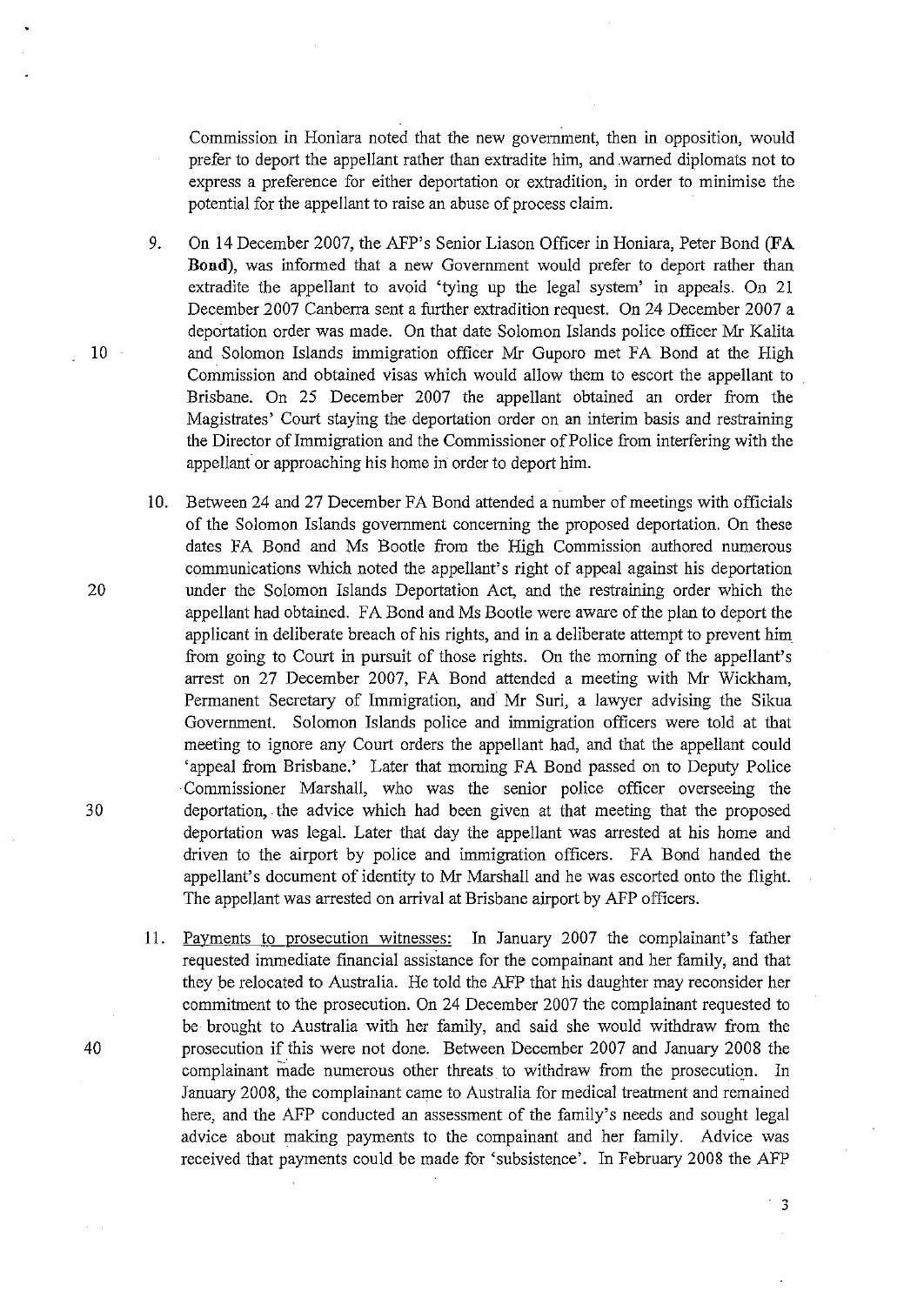began paying a monthly allowance of \$AUD2,480 to the compainant, \$AUD1,290 to her brother, \$AUD480 to her father and \$AUD2,475 to her mother. The minimum wage in Vanuatu was AUD\$240 per month. Between February 2008 and November 2009 the appellant was paid a total of \$67,576, while her parents and brother received \$81,639.<sup>3</sup>

12. Proceedings in Australia: The appellant has been committed for trial on an indictment charging him with seven counts of engaging in sexual intercourse with a person under the age of 16 years, whilst outside Australia, contrary to section 50BA of the *Crimes Act* 1914 (Cth).

#### 10 Part VI: Appellant's argument

#### Ground 1: The witness payments

## *The exercise of discretion to grant the stay at first instance was open*

- 13. Appellate review of the exercise of the power to stay a proceeding is to be conducted in accordance with the principles set out in *House* v *R.4*
- 14. The question posed by the making of the witness payments was a novel one, and fell to be considered by reference to the general principles underlying the notion of abuse of process. In *R* v *Rogers,5* Mason CJ said:

"The circumstances in which abuse of process may arise are extremely varied and it would be unwise to limit those circumstances to fixed categories.<sup>6</sup>

[TJhere are two aspects to abuse of process: first, the aspect of vexation, oppression and unfairness to the other party to the litigation and, secondly, the fact that the matter complained of will bring the administration of justice into disrepute. $\frac{7}{7}$ 

15. In the Courts below, the appellant's argument in respect of the payment to prosecution witnesses relied predominantly on the second aspect to abuse of process identified by Mason CJ. In relation to this aspect, Lord Steyn said in *R* v *Latif:8* 

<sup>&</sup>lt;sup>3</sup> These were the figures cited by the learned primary judge. Other documents showed that the witnesses in Vanuatu were to receive *\$50,940* for the calendar year 2008 and \$66,468 for the year 2009: see AFP Minute headed 'Review of witness support arrangements' by John Askew dated 21 May *2009.* Without disclosure of **the documentation evidencing the payments, the appellant is not in a position to resolve these discrepancies.**  4 (1936) 55 CLR 299. See *R* v *Carroll (2002)* 213 CLR 635 at 657 [73) (Gaudron and Gummow JJ).

<sup>5 (1994) 181</sup> CLR 251.

<sup>6</sup> At 255, citing *Hunter* v *Chief Constable of West Midlands Police* [1982) AC 529 at 536 (Lord Diplock). See also *R* v *Carroll* (2002) 213 CLR 635 at 651 (Gleeson CJ and Hayne J). At 256.

<sup>8 [1996]</sup> WLR 104 at 112G.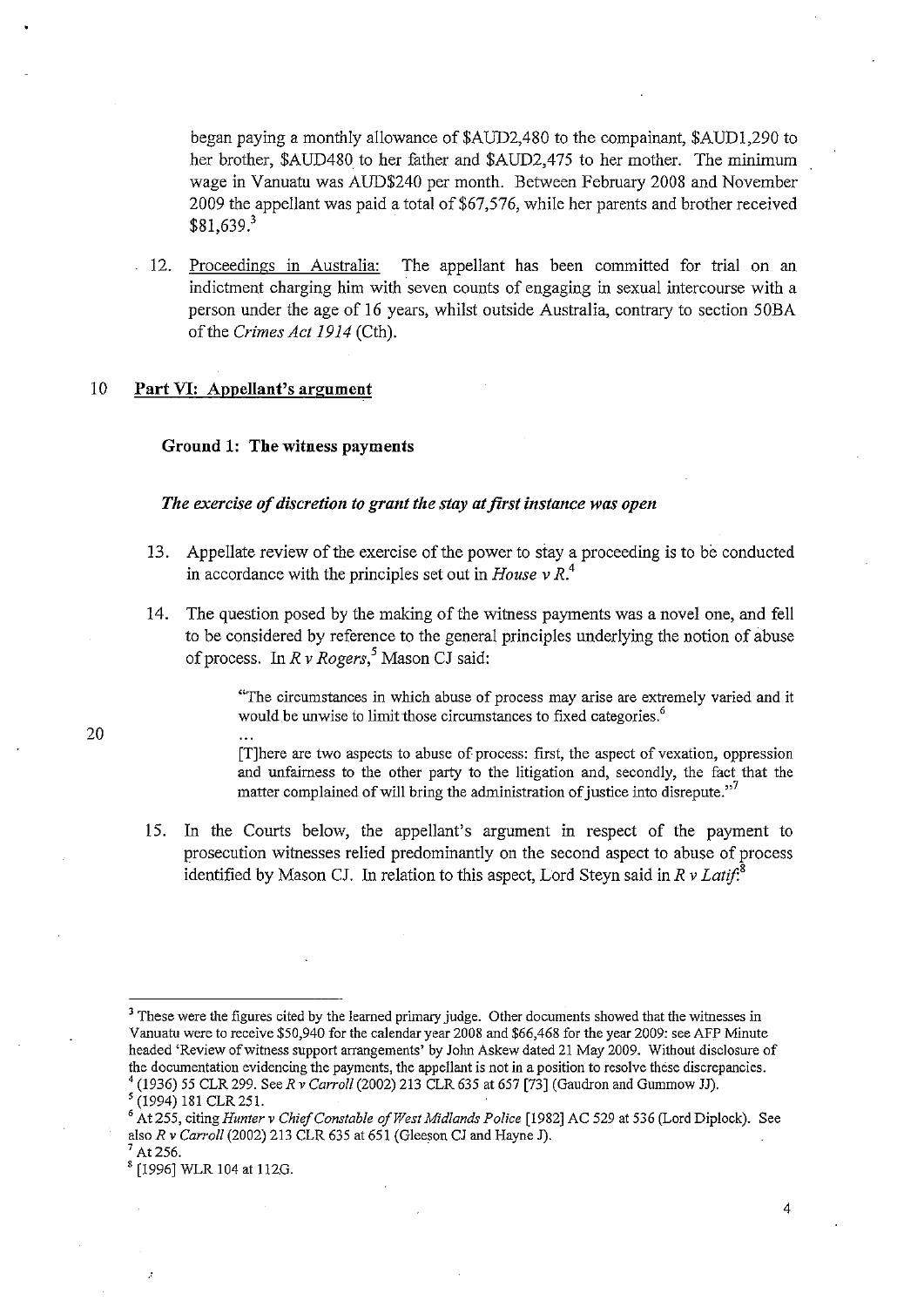"The law is settled. Weighing countervailing considerations of policy and justice, it is for the judge in the exercise of his discretion to decide whether there has been an abuse of process, which amounts to an affront to the public conscience and requires the criminal proceedings to be stayed ... ' [PJroceedings may be stayed in the exercise of the judge's discretion not only where a fair trial is impossible but also where it would be contrary to the public interest in the integrity of the criminal justice system that a trial should take place. An infinite variety of cases could arise. General guidance as to how the discretion should be exercised in particular circumstances will **not be useful."** 

- 10 16. The principles grounding the Court's jurisdiction to relieve against an abuse of process were correctly set out by the learned primary judge.<sup>10</sup> Her Honour's reasoning reveals no error in their application. It was open to Mullins J to conclude, in all the circumstances, that the payments made brought the administration of justice into disrepute. Two errors were wrongly attributed to Mullins J by Hohnes JA (with whom Muir and Fraser JJA agreed): $^{11}$ 
	- (a) a failure to recognise that the payments were not designed to, and did not, 'procure evidence'; and
	- (b) a failure to pay sufficient regard to the fact that the payments were not illegal.

#### *The purpose of the payments*

- 20 17. Mullins J accurately set out the chronology of the AFP investigation.<sup>12</sup> Her Honour clearly recognised that witness statements were taken from the complainant and her family before the question of payments arose. She found that the payments had been made for the purpose of ensuring that the witnesses *'remain willing* to give evidence against the appellant,<sup> $13$ </sup> and to keep the charges against him on foot. This language adverts to the very distinction the Court of Appeal held Mullins J had failed to draw.
- 18. Further, the Court of Appeal erred in treating this distinction as decisive. The payments went well beyond providing subsistence, and were made in response to demands with threats. The impropriety of the means being employed to sustain the prosecution raised the question of the integrity of the administration of justice. It 30 cannot be said that payments which induce initial cooperation are improper, while payments which secure ongoing cooperation, whatever the circumstances and whatever the price, are not.
	- 19. There are no fixed categories of cases amounting to an abuse of process.<sup>14</sup> and the considerations which inform the exercise of the discretion to stay proceedings cannot be rigidly confined.<sup>15</sup> Mullins J rightly concluded that the only available inference

<sup>&</sup>lt;sup>9</sup> His Lordship cited *R v Horseferry Road Magistrates' Court, Ex p Bennett* [1994] 1 AC 42.

<sup>&</sup>lt;sup>10</sup> See: *R v Moti* (2009) 235 FLR 320 at [78]-[82]. Hereafter, for convenience, the judgment of Holmes JA will be referred to as the judgment of the Court.

<sup>&</sup>lt;sup>11</sup> R v Moti (2010) 240 FLR 218 at [38].

<sup>12</sup>*R* v *Moli* (2009) 235 FLR 320 at [7] and [54]-[68].

<sup>&</sup>lt;sup>13</sup> *R v Moti* (2009) 235 FLR 320 at [87] (emphasis added); see also [73].

*<sup>14</sup> Batistatos* v *Roads and Traffic Authority (NSW)* (2006) 226 CLR 256 at 266-267 [14]-[15] (Gleeson CJ, Gummow Hayne and Crennan JJ).

<sup>15</sup>*Rv Carroll* (2002) 213 CLR 635 at 651 (Gleeson CJ and Hayne J).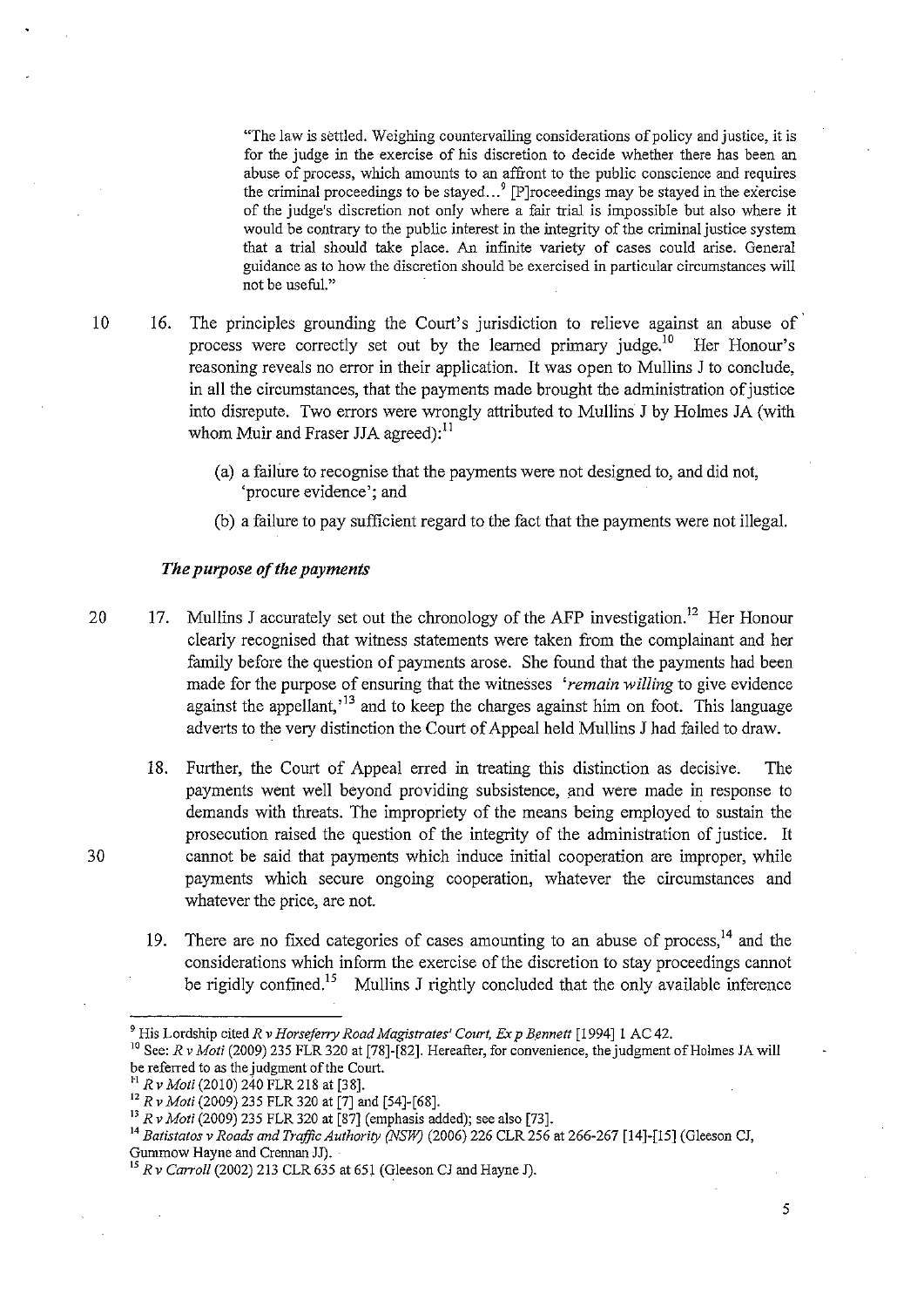was that the AFP's decision making relating to the payments to the witnesses in Vanuatu was directed at the continuation of the prosecution against the appellant.<sup>16</sup> The significance of this conclusion is to be assessed in light of all of the circumstauces of the case. These circumstances, including the political motivation underlying the AFP investigation, the means of the appellant's rendition to Australia, the age of the allegations aud the fact that they had been dealt with according to the law of Vanuatu, tell of a prosecution being pursued by the executive at any cost. It was open to Mullins J to conclude that the Court should not countenance the means being employed to keep the prosecution on foot.<sup>17</sup>

## <sup>10</sup>*The legality of the payments*

- 20. To the extent that it is relevant, there was no error in the consideration by Mullins J of the legality of the payments.
- 21. As a preliminary point, it is far from clear that the witness payments were legal. For the payments to be legal the respondent would need to show that they were an *"efficient, effective, economical and ethical"* use of Commonwealth funds that was *not inconsistent with the policies of the Commonwealth.*<sup>18</sup> None of the evidence adduced at the hearing of the stay application demonstrated satisfaction of these criteria. Rather, the evidence showed that the payments, at least to the complainaut's family, were outside any existing guidelines for witness support.<sup>19</sup> No other 20 Commonwealth policy was said to support the making of the payments. Further, the evidence showed that the payments, although justified as 'subsistence' payments, clearly exceeded subsistence levels.<sup>20</sup> Payments made to cover rent were misappropriated by the witnesses, who also used them to fund their business interests. The quantum of the payments was ultimately being determined by what was necessary to keep the prosecution of the appellant on foot. In these circumstauces it could not be said that the payments represented an efficient, economical or ethical use of Commonwealth resources.
- 22. The statutory authority for the payments was a question raised in the course of argument by Mullins  $J<sup>21</sup>$ . The respondent submitted in response that the payments 30 were lawful, by reference to the *Financial Management and Accountability Regulations* 1997 (Cth). Her Honour went on to deal expressly with this submission in her reasons?2 Accordingly, the conclusion that the question of 'legality' was not adequately considered at first instance cannot be sustained.

<sup>16</sup>*R* v *Moti* (2009) 235 FLR 320 at [88].

<sup>17</sup>*R v Moti* (2009) 235 FLR 320 at [87].

<sup>&</sup>lt;sup>18</sup> These are the requirements imposed by section 44 of the *Financial Management and Accountability Act 1997* (Cth) and regulation 9 *of* the *Financial Management and Accountability Regulations* 1997 (Cth) for the 'proper **use' of Commonwealth resources.** 

*<sup>19</sup> R v Moti* (2009) 235 FLR 320 at [61] and [84].

<sup>20</sup>*R v Moti* (2009) 235 FLR 320 at [71].

 $21$  T 11-74.

*<sup>22.</sup>R v Mali* (2009) 235 FLR 320 at [67].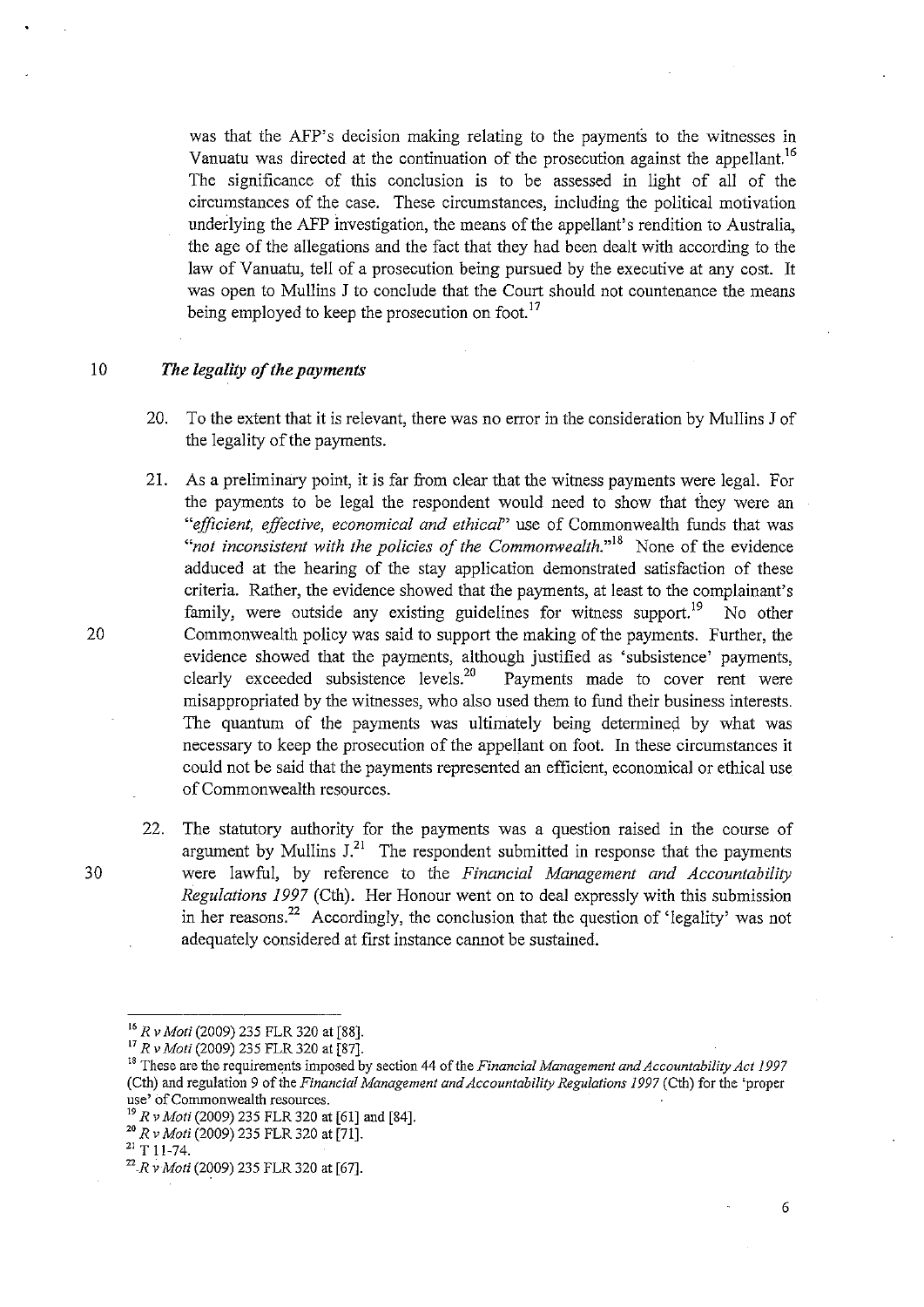- 23. The question for Mullins J, which her Honour correctly identified, was the underlying propriety of the witness payments, rather than their 'legality' as such.<sup>23</sup> Neither a breach of a statutory provision nor the commission of a common law offence by . prosecuting authorities are necessary preconditions for an abuse of process to arise. To hold otherwise would be to confme the considerations relevant to the notion of an abuse of process in a manner contrary to principle.<sup>24</sup> However, 'illegality' seems to have been treated as a necessary precondition by the Court of Appeal.
- 24. At one point in her reasons Hohnes JA also seemed to recognise propriety as the central question, although her Honour went on to say that Mullins J did not make any 10 finding that the payments were improper.<sup>25</sup> This conclusion was erroneous. Mullins J held that the payments to the complainant's family were an affront to the public conscience which brought the administration of justice into disrepute.<sup>26</sup> These conclusions entail a finding that the payments were improper.
	- 25. Why a supposed absence of illegality in the witness payments was ultimately treated as a decisive consideration is not apparent from the reasons of the Court of Appeal.

#### *Correct approach to the issue of witness payments*

- 26. The witness payments enlivened the jurisdiction to stay the prosecution for the following reasons:
	- (a) they were exceptional,<sup>27</sup> and made in the context of a politically motivated prosecution. This undermines public confidence in the fair and equal administration of justice;
	- (b) they were in direct response to demands made with menaces;
	- (c) although the payments were justified on the basis that they were necessary for the 'subsistence' of the witnesses, they clearly exceeded subsistence levels;<sup>28</sup>
	- (d) the evidence showed that the payments were used to support the witnesses' lifestyles and business interests;
	- (e) the evidence, including the following statements from AFP documents (neither of which were referred to by the Court of Appeal or by Mullins J), showed that amount of the payments was 'flexible', and was set having regard to what was necessary to keep the prosecution on foot:

20

<sup>23</sup>*Rv Mati* (2009) 235 FLR 320 at [67J. See *Bennett* [1994J 1 AC 42 at 74G (Lord Lowry).

**<sup>24</sup> See note 6 above.** 

<sup>25</sup>*R* v *Mati* (2010) 240 FLR 218 at [34J.

<sup>26</sup>*R* v *Mali* (2009) 235 FLR 320 at [87J-[88J.

<sup>&</sup>lt;sup>27</sup> At first instance and before the Court of Appeal the respondent conceded that the payments were exceptional, **and relied on this in support of an argument that the payments were not an abuse of process or, in the alternative, that a conditional stay** of proceedings **rather than a pennanent stay would be appropriate as**  payments of this type were not endemic. Some reference to these arguments is made in *R* v *Mati* (2010) 240 FLR 218 at [30] and in *R* v *Mati* (2009) 235 FLR 320 at [75J.

<sup>28</sup>*R* v *Mati* (2009) 235 FLR 320 at [71J and [75J.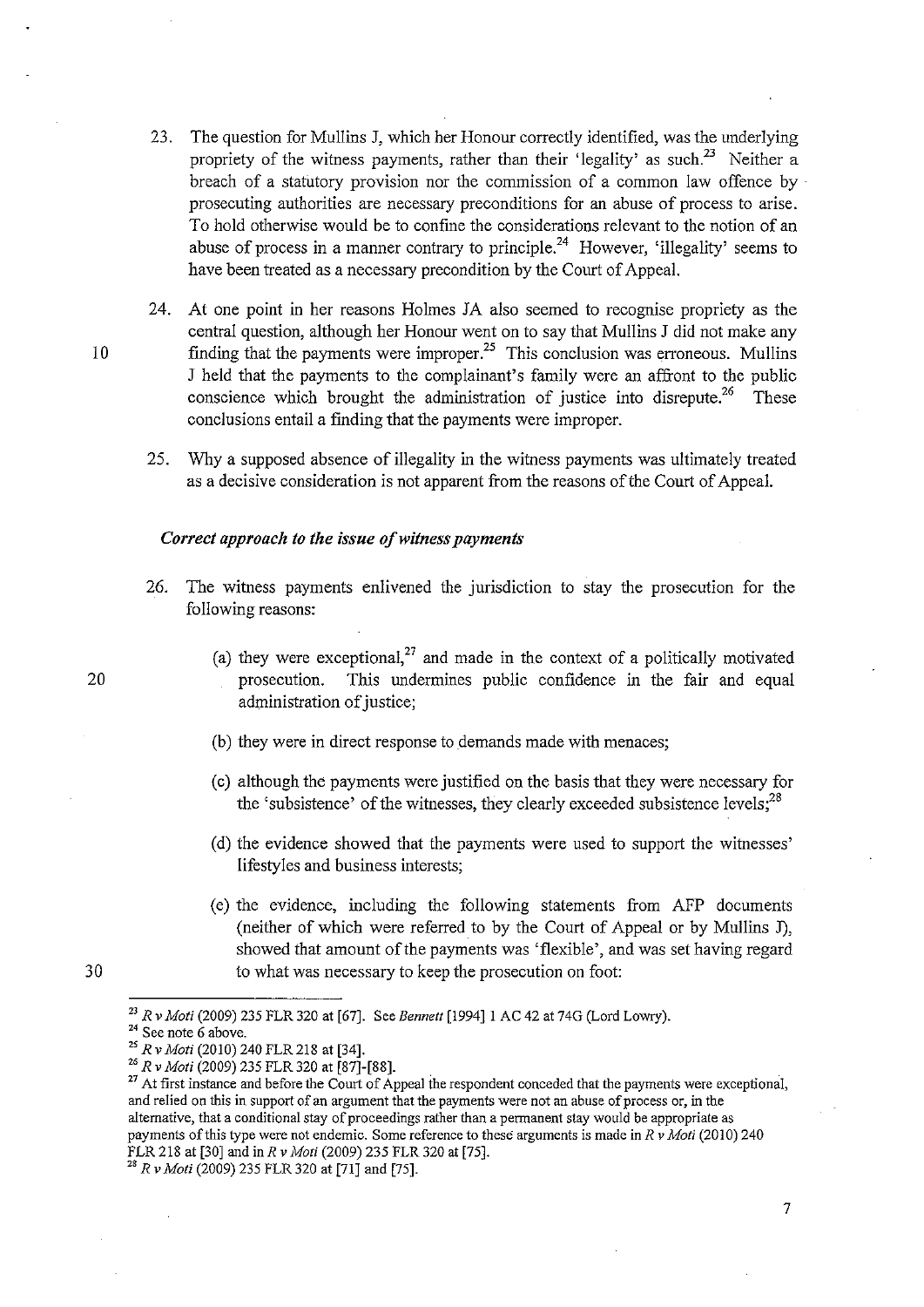"Bottom line is that we need to keep [the complainant] on side because without her statement there is no case against Moti<sup>129</sup>

"If pushed/hesitant  $-$  there may be some flexibility within the upper financial range to modify some support arrangements";<sup>30</sup>

- (f) the payments were made outside any lawful authority;
- (g) the payments were not effectively monitored, allowing for example monies intended for payment of rent to be misappropriated by the witnesses without any sanction;
- (h) the payments establish a precedent for witnesses to demand with threats financial support in exchange for their evidence; and
- (i) the disclosure of the quantum of the payments and the documents revealing the basis for their calculation was belated and incomplete.<sup>31</sup>
- 27. Whether the administration of justice is brought into disrepute is to be considered from the perspective of right-thinking people.<sup>32</sup> The political motivation behind the investigation of the appellant was regarded by the Court of Appeal as irrelevant to whether the witness payments brought the administration of justice into disrepute.<sup>33</sup> The respondent readily conceded that the witness payments were unprecedented and unlikely to be repeated in other cases. Why was such a radical exception being made 20 by the prosecution in the appellant's case? The right-thinking person would correctly perceive a link between the political genesis of the prosecution, the delay, the means by which the appellant was brought to the jurisdiction, and the extraordinary payments being made to keep the prosecution on foot. The right-thinking member of the community would have regard to all of the evidence, such as the following statement from FA Bond, in a way in which the Court of Appeal did not:

. "In light of today's events, the removal of Moti from the Solomon Islands to Australia via deportation is now in danger of not becoming an option. The situation is now critical. Should circumstances result in Moti's release from cnstody and he assumes the position of Attorney General the consequences will be disastrous for Australians, Australian interests, and RAMSI.<sup>34</sup>

10

30

<sup>29</sup> Email from AFP officer Anne Dellaca dated 13 March 2007.

<sup>30</sup> AFP Minute headed 'Operation ROUGE: General discussion points witness support', dated around 1 February 2008.

<sup>&</sup>lt;sup>31</sup> See note 2 above. The learned primary judge rightly took into account the AFP's attitude to disclosing the extent of and basis for the payments in considering whether a stay was warranted: see *R* v *Moti* (2009) 235 FLR 320 at [68]-[70], [88] and [91]. Disclosure pursuant to the *Criminal Code* 1899 (Qld) ofthe documents concerning the witness payments was resisted by the AFP and the Commonwealth DPP, until it was ordered by Martin J on 16 September 2009: see *R* v *Moti* [2009] QSC 293. As the learned primary judge noted, disclosure was still being made after final submissions had been made on 6 November 2009.

<sup>32</sup> The expression is from Lord Diplock's judgment in *Hunter* v *Chief Constable of West Midlands Police*  [1982] AC 529 at 536. It was approved as a correct statement of the law by this Court in *Walton* v *Cardiner*  (1993) 177 CLR 378 at 393 (Mason CJ, Deane and Dawson). See also *Rogers* v *R* (1994) 181 CLR 251 at 256; *Batistatos* v *Roads and Traffic Authority (NSW)* (2006) 226 CLR 256 at [6]; and *JejJi-ey* & *Katauskas Pty Ltd* v *SST Consulting Pty* Lld (2009) 260 ALR 34 at [56].

<sup>3</sup>J *R* v *Moti* (2010) 240 FLR 218 at[32].

<sup>&</sup>lt;sup>34</sup> Email from FA Bond to Brett Jackson dated 16 October 2006.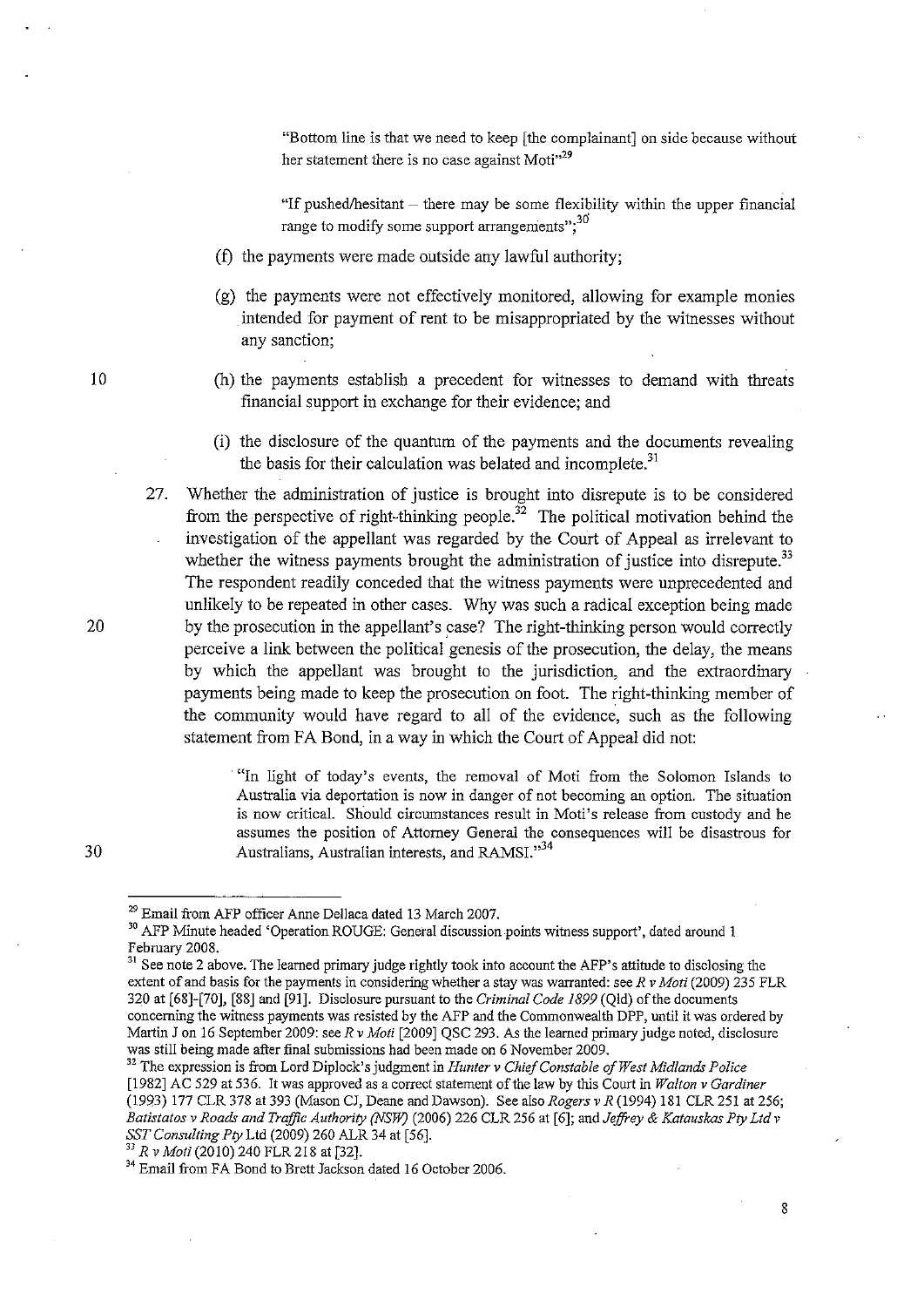## Ground 2: the unlawful rendition of the appellant

- 28. In *Bennett* the House of Lords held that the courts should refuse to try an accused who had been brought to the jurisdiction in disregard of legal procedures, by a process to which the executive authorities had been a knowing party.<sup>35</sup> In Australia, the same principle was recognised in *Levinge* v *Director of Custodial Services (NSW).36* In that case, McHugh JA stated the relevant test as being whether the prosecuting authorities were a party to, or connived in, the unlawful expulsion.<sup>37</sup>
- 29. The removal of the appellant from Solomon Islands to Australia:
	- (a) breached a statutory right of appeal against his deportation:  $38$
	- (b) breached a Magistrates' Court order specifically restraining the authorities from effecting his deportation; and
	- (c) amounted to a disguised extradition, in the sense that it was clearly for the improper purpose of ensuring the appellant faced charges in Australia.<sup>39</sup> and involved the deliberate circumvention of extradition procedures.4o
- 30. The Australian authorities knew in advance of the plan to deport the appellant in breach of his rights, and were aware that the purpose was to deny him recourse to the courts. Despite this, Australian officials encouraged and assisted the appellant's unlawful rendition to Australia by:
- (a) arranging travel documentation for the appellant and the escorting officers 20 who held him under arrest;
	- (b) arranging and paying for the escorts' accommodation in Brisbane;
	- (c) FA Bond handing travel documentation to Solomon Islands police at the airport;
	- (d) FA Bond, on the morning of the deportation, passing on to the Deputy Chief Commissioner of the Solomon Islands police force, Mr Peter Marshall, 'legal advice' to the effect that the planned deportation was lawful, when he knew full well that it was not;
	- (e ) FA Bond attending numerous meetings at which the plan to deport the appellant unlawfully was discussed, without demurrer from him;

37 (1987) 9 NSWLR 546 at 558A and 565D.

<sup>&</sup>lt;sup>35</sup> [1994] 1 AC 42 at 62 (per Lord Griffiths; Lord Bridge, Lord Lowry and Lord Slynn agreeing; Lord Oliver dissenting).

<sup>36 (1987) 9</sup> NSWLR 546. *Bennett* and *Levinge* were referred to in *R v Truong* (2004) 223 CLR 122 at 16l.

<sup>&</sup>lt;sup>38</sup> Contrary to section 5 of the Deportation Act (SI), which provides for a right to appeal within seven days. This variety of illegality was present *inR v Mullen* [2005] QB 520.

<sup>&</sup>lt;sup>39</sup> See affidavit of Heidi Bootle at [12]. Statement to Parliament by Prime Minister Sikua, 24 December 2007.

**<sup>40</sup> To this end the authorities in the Solomon Islands co-operated with the AFP to ensure the appellant's delivery**  to police waiting at Brisbane airport: see *Schlieske v Minister for Immigration* (1988) 84 ALR 719.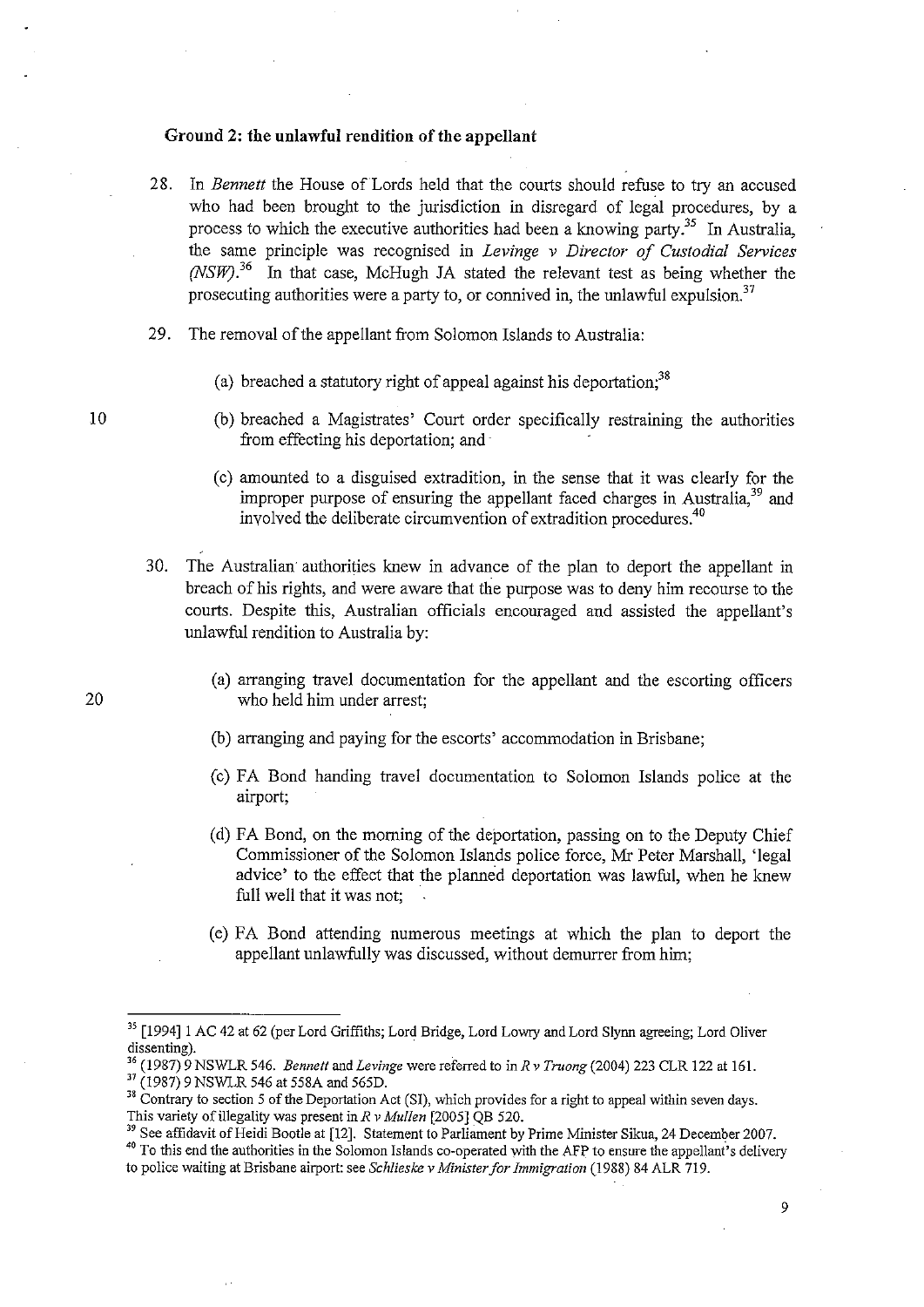- (f) FA Bond offering, to accompany the appellant on the flight to Brisbane. The offer was made to Mr Wickham, the Permanent Secretary of Immigration, on 24 December 2007;
- (g) FA Bond telling one of the immigration officers who arrested the appellant to "do it quickly because the plane would be waiting"; and
- (h) liaising with the AFP in Brisbane to co-ordinate the arrest of the appellant on arrival, having passed on flight details.
- 31. The respondent continues to maintain that the condnct of the Solomon Islands Government is not justiciable in Australian Courts, despite the judgments in *Habib v*  10 *Commonwealth of Australia41* and *Re Diifort, Ex Parte Deputy Commissioner of Taxation.*<sup>42</sup> In this regard, Mullins J accepted the respondent's submission.<sup>43</sup> The Court of Appeal made no decision on the question. It is obvious that the conduct of the Solomon Islands Government must be examined in order to determine whether Australia connived at it.

## *The Australian authorities adopted a policy of acquiescence*

- 32. From at least early December 2007, the Australian Government was aware that if the Opposition in the Solomon Islands formed government, it might seek to deport the appellant to Australia rather than extradite him, because deportation would be faster and would allow for less scope for the appellant to challenge his removal in Court.<sup>44</sup> 20 Australian officials were specifically directed in advice from Canberra not to discuss the means of the applicant's return with Solomon Islands officials, and not to express a preference for extradition or deportation.<sup>45</sup> The advice was expressly linked to the possibility of the appellant seeking a stay of a future prosecution in Australia as an abuse of process.
	- 33. Two points may be made about this advice. First, it is wrong. The approach it endorses amounted to connivance in the unlawful deportation. Second, the advice was not followed, because the Australian authorities involved themselves in the appellant's rendition in the ways listed above.
- 
- 34. The term 'connivance', used in *Levinge*<sup>46</sup> and *Bennett*,<sup>47</sup> means acquiescence or the 30 turning of a blind eye. It contemplates that a wrongdoer might derive assistance or encouragement from another's deliberate forbearance from opposing or condemning

<sup>41 (2010) 183</sup> FCR 62.

<sup>42 (1988) 19</sup> FCR 347 at 367-373 (Gummow J).

<sup>&</sup>lt;sup>43</sup> See *R v Moti* (2009) 235 FLR 320 at [43]. The appellant submitted that the conduct of Solomon Islands was justiciable, and referred to *Hicks* v *Attorney General* (2007) 156 FCR 574 and *Kuwait Airways Carp* v *Iraqi*  Airways Company [2002] 2 AC 883. The judgment of Mullins J does not refer to these cases.

<sup>44</sup>**See cable from Lorraine Kershaw dated 11 December 2007 and Overseas Liaison Communication by FA**  Bond, 17 December 2007.

Cable from Lorraine Kershaw dated 11 December 2007

<sup>&</sup>quot;(1987) 9 NSWLR 546 at *558A* and 565D (McHugh JA).

<sup>47 [1994]</sup> lAC 42 at 74E (Lord Lowry).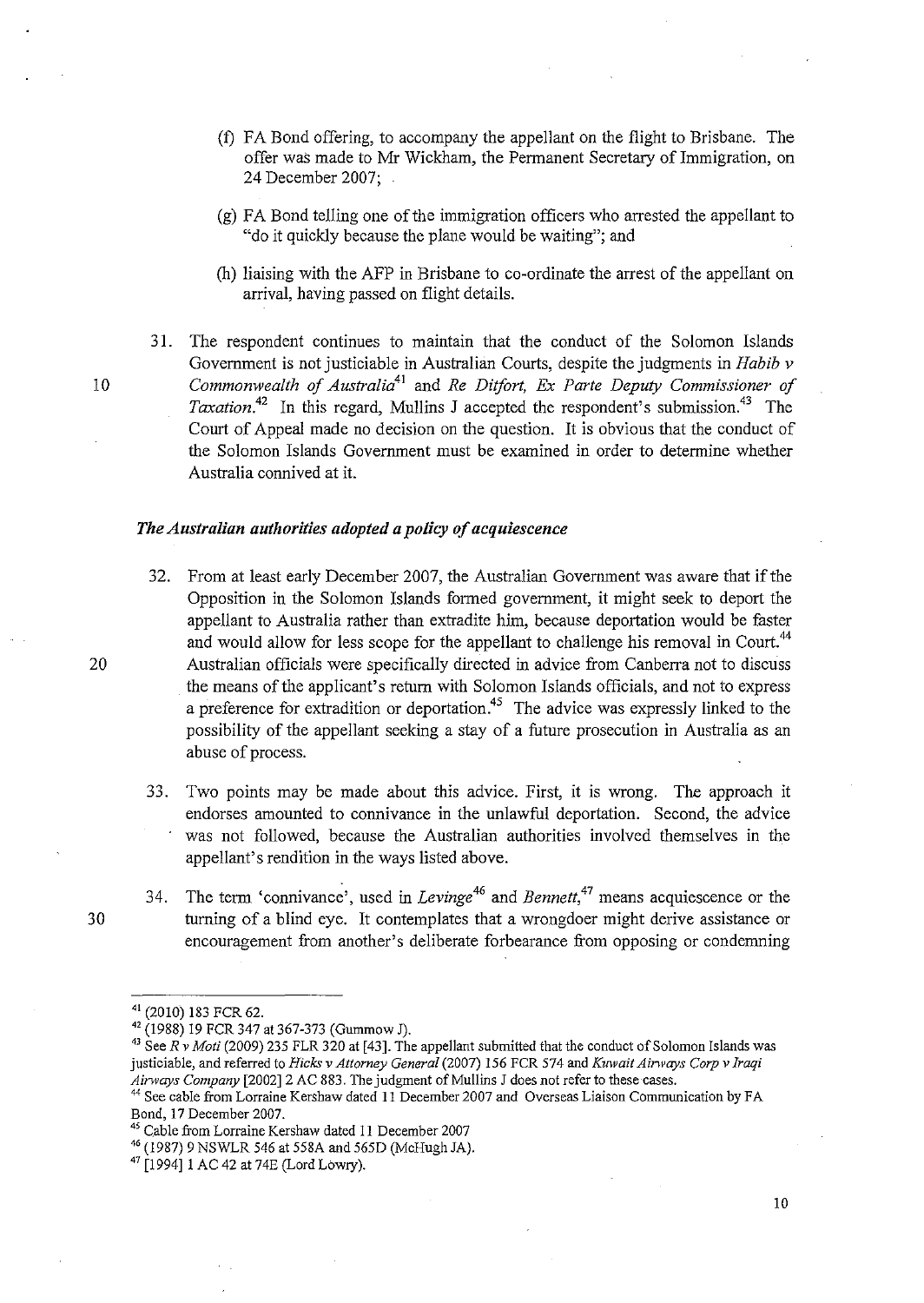their actions.<sup>48</sup> Leading up to the appellant's arrest, Australian officials were regularly briefed on the plau for his unlawful removal. FA Bond was present at a series of critical meetings at which the plan to expel the appellant was discussed. He oversaw the entire exercise. He was in the vicinity of the appellant's house when he was arrested and he was at the airport when he departed. Putting aside the very significant active steps he and other Australian officials took to encourage and facilitate the rendition, his presence alone conveyed tacit assent.

35. The Australian Government's policy of shutting its eyes to the violation of the appellant's rights was itself a breach of the principle recognised in *Bennett* and *10 Levinge.* The position taken by the Australian authorities was perhaps best summarised in the following internal email from the Australian Head of Mission in Solomon Islands:<sup>49</sup>

"As you will be aware from our reporting, and from other sources, a Sikua-led govermnent seems likely to deport Julian Moti as soon as they can. While the Deportation Act suggests this may take a bit longer than they expect (the Minister has the discretion to deport but not before the matter has been considered by a court) a determined govermnent could still have Moti on a plane pretty quickly. I know this is not necessarily our preferred outcome but I would still hope we can avoid making a fuss. We all want him gone after all and it would be a shame to risk an early 20 misunderstanding with the new government."

36. The principle recognised in *Bennett* and *Levinge* reflects an underlying concern to ensure the obedience of the executive to the law. The principle is a vital one.<sup>50</sup> It is critical that subtle forms of collusion are caught by the principle, along with more overt acts of assistance. Where a State indicates a willingness to circumvent lawful extradition procedures in the return of a foreign national, it would otherwise be all too easy for the State in which the person is wanted to turn a blind eye. The Courts must be particularly vigilant where, as here, the authorities are content to receive the fruits of illegal conduct, but are conscious of the need to avoid the appearance of 30 involvement.

## *Context in which the policy of acquiescence was developed*

37. The Court's task in considering whether the conduct of the Australian executive amounted to collusion in the appellant's unlawful rendition should be placed in context. There was an abundance of evidence before the court at first instance demonstrating the desire of the AFP to secure the appellant's return by deportation, from when that first became a possibility in October 2006. For example:

**<sup>48</sup> This is not a unique concept in the law. The law** of aiding **and abetting recognises that a principal might be encouraged by the presence of a secondary party, where by that presence the secondary party conveys assent**  and concurrence: *R* v *LOlVery and King (No* 2) [1972] VR 560 at 561.

<sup>&</sup>lt;sup>49</sup> Email from Peter Hooton to Graeme Wilson, 17 December 2007.

se See *Levinge* (1987) 9 NSWLR 546 at 464G-565C (McHugh JA, quoting from Brandeis J in *Olmstead* v *United States* 277 US 438 (1928)). See also *R v Pollord* (1992) 176 CLR 177 at 202-203 (Deane J).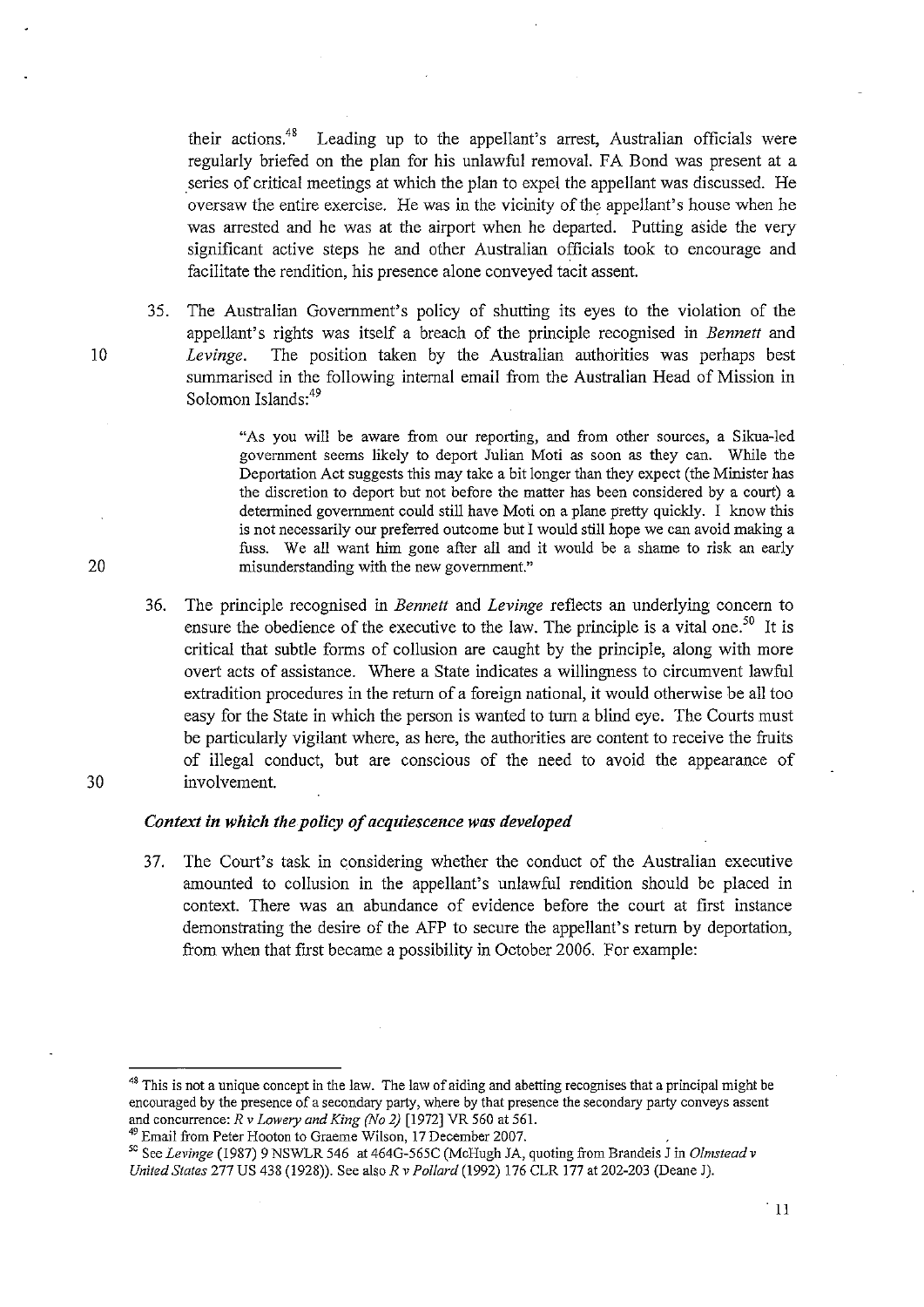- (a) AFP Commissioner Keelty publicly called for the Solomon Islands to deport the appellant in October  $2006$ ;<sup>51</sup>
- (b) a Ministerial Brief dated 24 October 2006 an AFP officer stated: $52$

"[tJhe AFP and Attorney-Genera!'s Department (AGD) continue to explore options for Mr Moti's extradition or deportation from SI to Australia in respect of child sex tourism charges;

(c) an email dated 17 October 2006 records the Director of the extradition unit of the Attorney General's Department as saying:

"[wJe were hopeful that Moti's alleged immigration offences in the Solomons 10 would result in his deportation back to Australia - this would be preferred over lengthy extradition proceedings. "53

- 38. Further, there was evidence of an awareness on the part of Australian authorities that extradition proceedings against the appellant were unlikely to succeed in court.<sup>54</sup>
- 39. None of this evidence was given significance by Mullins J, and it was not referred to by the Court of Appeal, despite the fact that it provided important context for the events of December 2007, and the background against which the conduct of Australian officials would be interpreted by the new Solomon Islands Government.

#### *Errors in the approach taken by the Court of Appeal to the unlawful removal ground*

- 40. The Court wrongly characterised the appellant's challenge to the learned primary 20 judge's conclusions on the question of the unlawful removal as an argument for a different finding of fact.<sup>55</sup> Whether the conduct of the Australian Government amounted to connivance or collusion involves a legal characterisation of the facts; an assessment of whether they answer a particular description.<sup>56</sup> This is a question of law. The Court of Appeal erred in failing to conclude, on the facts founds by the learned primary judge, that the Australian authorities were involved in, or connived at, the appellant's deportation.
	- 41. In any event, the ultimate task of the Court of Appeal was to decide whether the learned primary judge's decision was correct,<sup>57</sup> having regard to the materials which were before the court below.<sup>58</sup> A mistake as to the facts is a reviewable error on an

SI See bundle of news articles dated 11-12 October 2006.

<sup>52</sup> Ministerial Briefing by AFP officer Paul Jevtovic, National Manager IDG dated 24 October 2006.

<sup>53</sup> Email from Anthony Seebach, Director, Extradition Unit, Attorney-General's Department, dated 17 October 2006.

<sup>54</sup> See, eg, email from Peter Bond dated 6 October 2006. See also the refusal of extradition by the Solomon Islands Government, which referred to specific sections of the Extradition Act (SI): AB 2824.

<sup>&</sup>lt;sup>55</sup> R v *Moti* (2010) 240 FLR 218 at [48].

<sup>56</sup> See *Velter* v *Lake Macquarie City Council* (2001) 202 CLR 439 at 450 (Gleeson CJ, Gummow and Callinan JJ).

*<sup>57</sup> Australian Iron* & *Steel Pty Ltd v Luna* (1969) 123 CLR 305 at 320 (Windeyer J).

<sup>58</sup>*Mickelberg* v *R* (1989) 167 CLR 259 per at 267 (Mason CJ).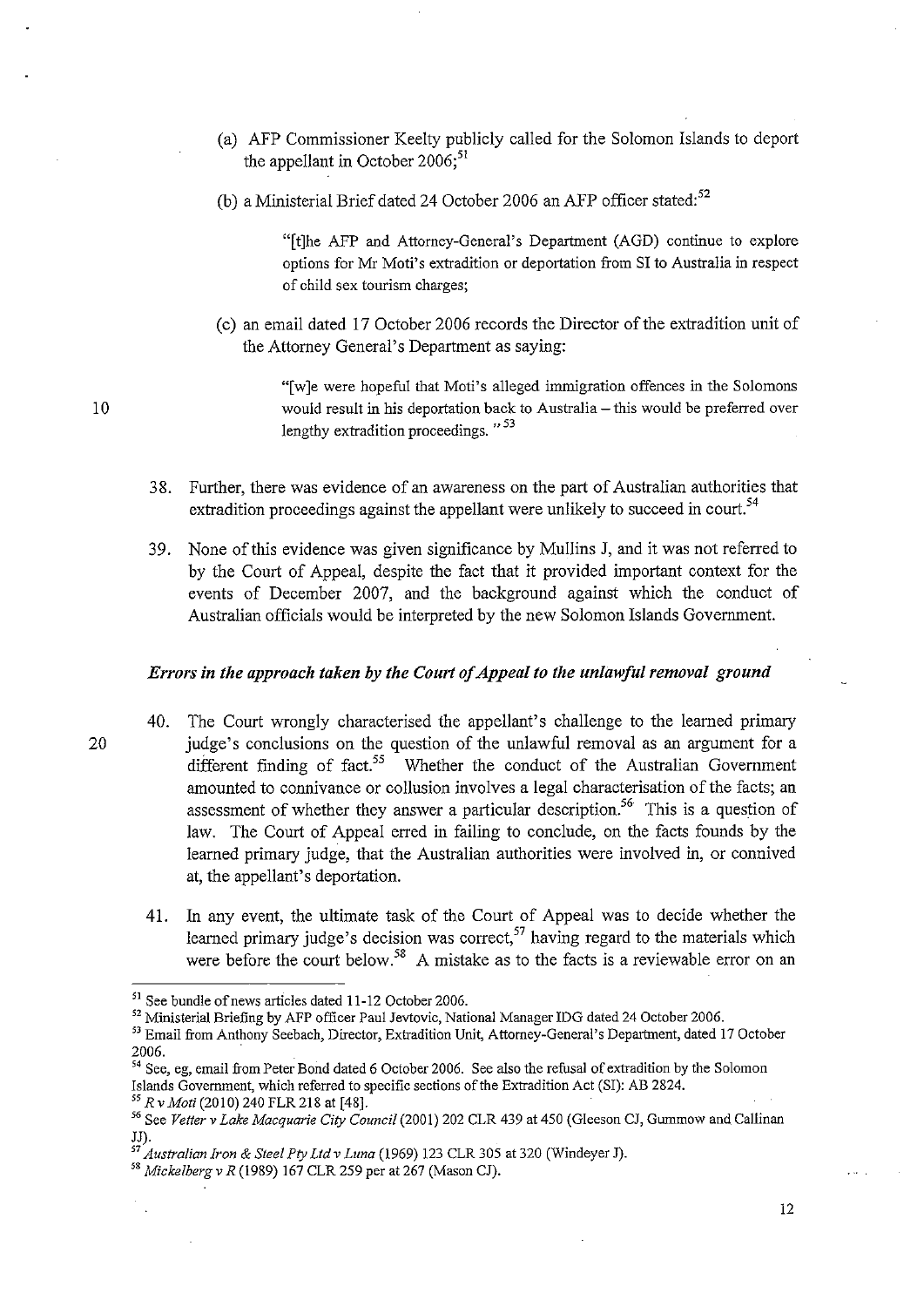appeal in respect of the exercise of a discretion in accordance with the principles set out in *House v R*<sup>59</sup> Accordingly, the Court of Appeal was entitled to look beyond the learned primary judge's findings of fact, and to review those findings to correct error.

42. The fact-finding exercise undertaken at first instance was in some respects deficient, and these deficiencies were simply not addressed on the appeal.

## *Treatment of the evidence of Australian involvement in the courts below*

- 43. One powerful piece of evidence to which no reference was made by the Court of Appeal or by Mullins J concerned a conversation between FA Bond and Deputy Commissioner of the Solomon Islands Police Peter Marshall on the morning of the 10 appellant's arrest and deportation. In his evidence, FA Bond admitted he had passed on to Mr Marshall 'legal advice' from Solomon Islands Government officials to the effect that the planned deportation of the appellant was legal.<sup>60</sup> Contemporaneous documents authored by FA Bond demonstrate unequivocally that knew the deportation was unlawful. Yet the spurious legal opinion he conveyed to Mr Marshall was expressed without reservation.<sup>61</sup> It occurred after FA Bond had attended a meeting at which the direction was given to Solomon Islands police and immigration officers to 'ignore any Court orders' the appellant had, and a legal opinion was expressed that the appellant could appeal against his deportation 'from Brisbane.'
- 20 44. FA Bond's conduct could only have conveyed approval and encouragement of what was about to occur. It was a particularly important piece of evidence in light of the Court of Appeal's finding that the Australian Government had 'rigorously abstained from expressing any view on what the Solomon Islands Government proposed.<sup>52</sup>
- 45. Before the primary judge Mr Akao, a Solomon Islands police officer, gave evidence that while he was on his way to arrest the appellant together with an immigration officer, he saw FA Bond who said: "do it quickly because the plane would be waiting."<sup>63</sup> FA Bond did not recall what he had said, and speculated about what he might have said.<sup>64</sup> The learned primary judge made no finding as to whether the words were spoken, but described it as a 'casual conversation' of no significance.<sup>65</sup> 30 This is an error. The words attributed to FA Bond conveyed approval of the immanent unlawful arrest, and would amount to concurrence and encouragement. A finding was required on whether the words were spoken. A failure to make such a

<sup>&</sup>lt;sup>59</sup> (1936) 55 CLR 299. See *R v Carroll* (2002) 213 CLR 635 at 657 [73] (Gaudron and Gummow JJ).

 $60$  T 6-44- 6-45.

 $61$  T 6-45.

<sup>62</sup>*R* v *Moti* (2010) 240 FLR 218 at [50].

<sup>&</sup>lt;sup>63</sup> Statutory declaration of Selwyn Akao at [9], adopted in evidence at T 3-13, repeated under cross-examination at T 3-20  $-$  T 3-21.

*<sup>&#</sup>x27;"'T6-74-T6-75.* 

*<sup>65</sup> R* v *Moti* (2009) 235 FLR 320 at [27].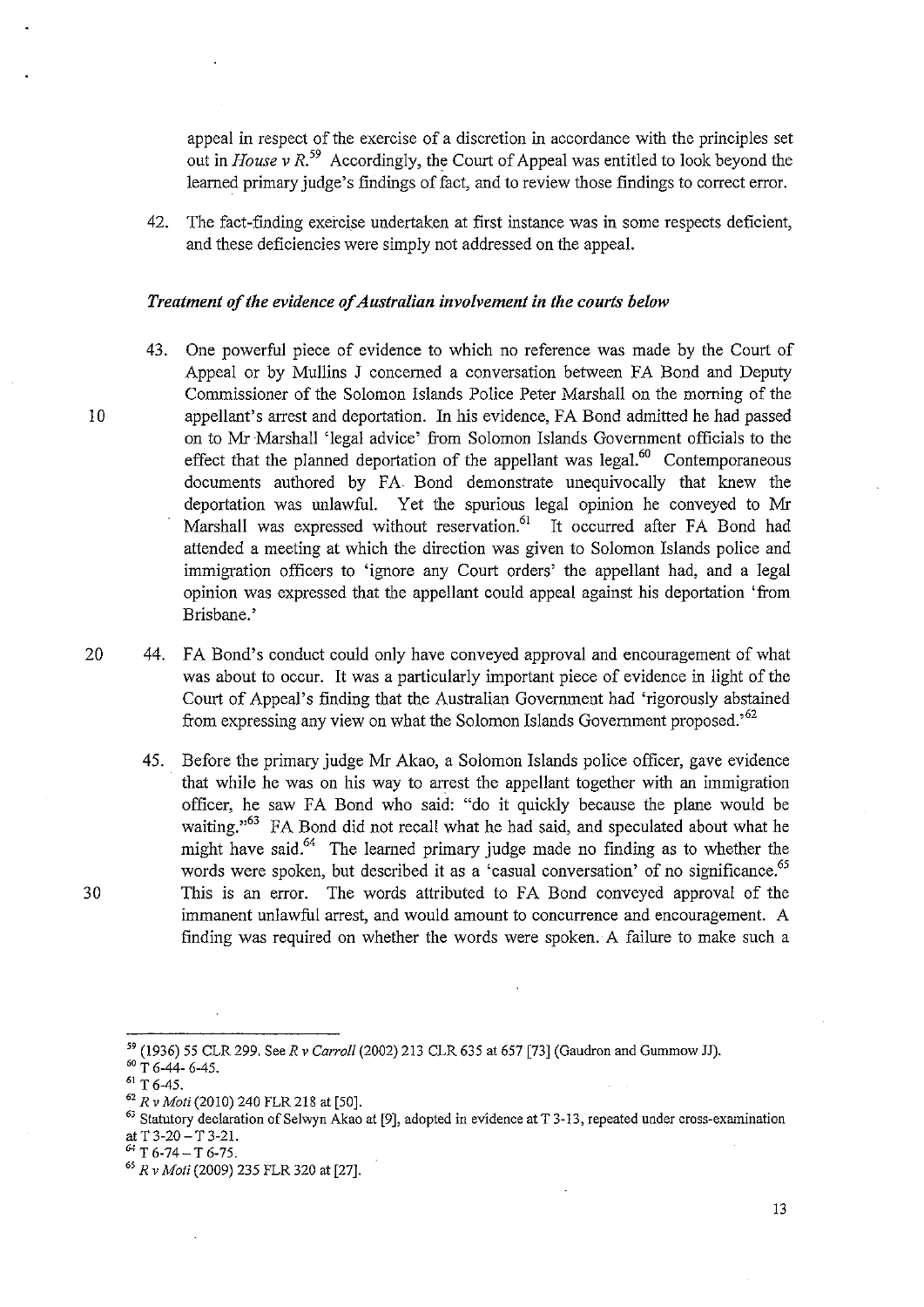finding in this case reveals an erroneous understanding of the relevant test and the failure to take a relevant consideration into account.<sup>66</sup>

- 46. The finding which should have been made was that Bond said the words Mr Akao heard him say. Mr Akao's account of the conversation was clear and unwavering.<sup>67</sup> FA Bond said did not recall saying the words attributed to him. When invited to categorically deny that he had said the words, he declined to do so.<sup>68</sup>
- 47. Further, FA Bond was not to be relied upon on contentious matters. Much of his evidence was vague, and he seemed to have very little recollection of matters which were not otherwise evidenced by documents which were specifically brought to his 10 attention. Some of his answers were grossly implausible. For example, FA Bond denied in his oral evidence that he was ever concerned with the appellant's deportation, and insisted that he was only ever interested in his extradition.<sup>69</sup> These denials were contradicted by abundant documentary evidence of his concern for the appellant to be deported since that first emerged as a possibility in October 2006.<sup>70</sup>
- 48. FA Bond's credibility was put in issue in the proceeding at first instance. With ample justification, it was put to him in cross-examination that he had lied to the Court.<sup>71</sup> Despite this, no finding as to FA Bond's credibility was made. The conclusion to draw from FA Bond's evidence was that, where necessary, he was willing to lie rather than concede matters which may have put the prosecution of the appellant at risk. He 20 was well aware of the potential implications for the appellant's prosecution if he could be shown to have been involved in the unlawful conduct of the Solomon Islands Government. 72
- 49. Another significant fact disregarded in the courts below is that FA Bond had initially agreed to accompany the appellant on the flight to Brisbane.<sup>73</sup> It was powerful evidence of Australian concurrence in the planned unlawful rendition. FA Bond's offer to accompany the appellant was made at a time when he knew that the appellant's statutory right to review of a deportation order by a Court would be breached.<sup>74</sup> The offer was later withdrawn after the AFP received advice citing the decision in *Levinge*.<sup>75</sup> The withdrawal of the offer, however, was not accompanied 30 by any opposition to the course of action being proposed by Solomon Islands Government officials. The withdrawal of the offer was because of a concern to avoid the appearance of co-operation. It did not disturb Australia's underlying concurrence.

<sup>&</sup>quot;See *Minister for Immigration and Multicultural Affaires* v *Yusuf(2001)* 206 CLR 323 at [75] (McHugh, Gummow and Hayne JJ).

 $67$  T 3-20 - T 3-21.

<sup>68</sup> T 6-75 Ll.

<sup>69</sup> T 7-6, Ll-20; T 7-8; and T 7-16.

<sup>&</sup>lt;sup>70</sup> See, eg, emails from Bond dated 13 October 2006 and 16 October 2006 (part of which is quoted in paragraph 27 above.

*n* T 3-49.

<sup>&</sup>lt;sup>72</sup> See, eg, email to Jared Taggart dated 24 December 2007 at 12.05pm.

<sup>&</sup>lt;sup>73</sup> See email from Peter Bond to Jared Taggart, 24 December 2007 at 12.21pm.

<sup>74</sup> See email to Jared Taggart from Peter Bond, 24 December 2007 at 12.05pm.

<sup>75</sup> See Attorney-General's Department file note dated 24 December 2007.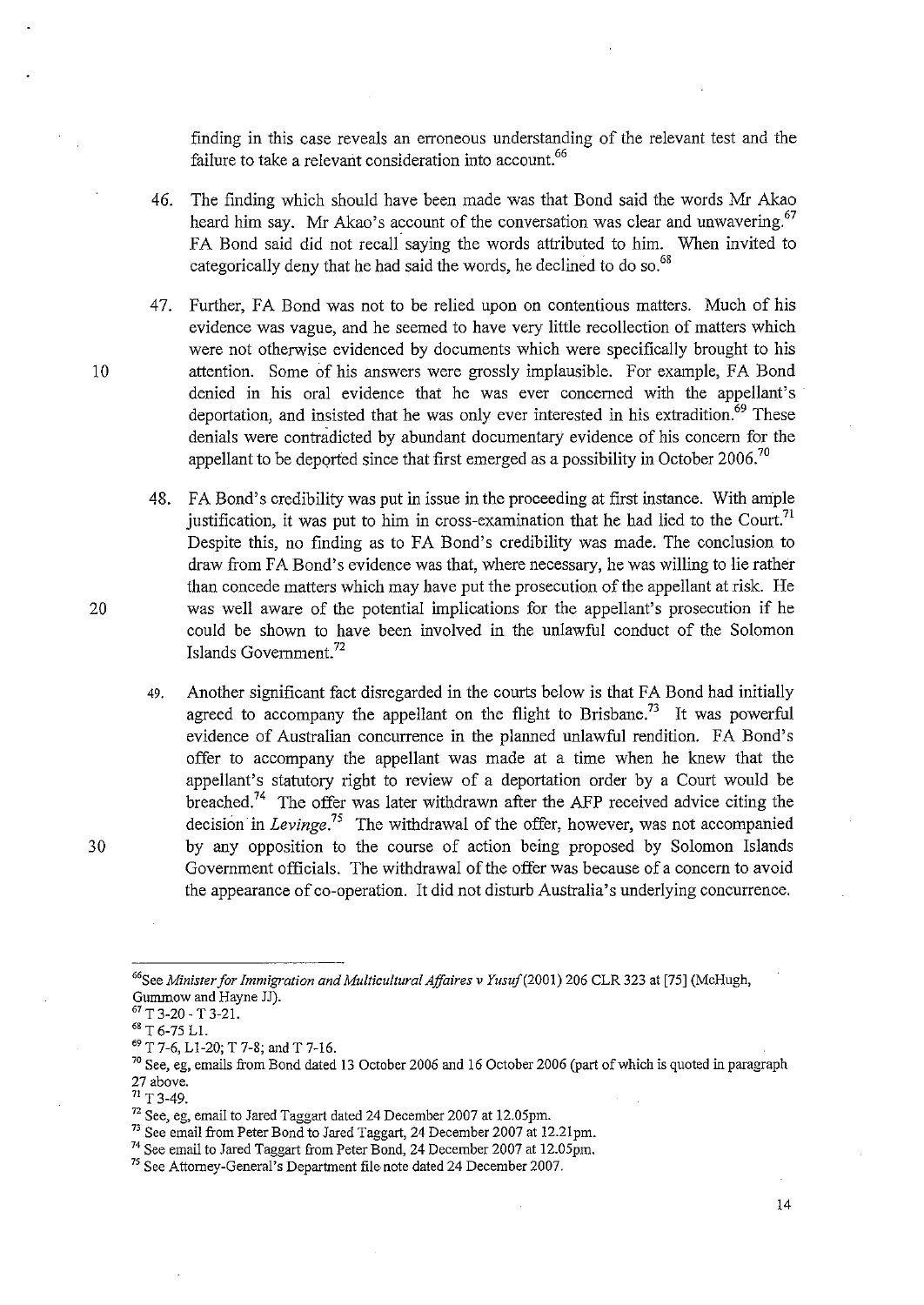50. The conduct of Australian officials, and in particular FA Bond, was calculated. It involved no 'venial irregularity.<sup>76</sup> It was unworthy conduct which should not be endorsed by the Court.<sup>77</sup>

## *The treatment of Australian involvement in facilitating travel arrangements*

- 51. The provision of travel documentation for the appellant and his escorts was an obvious act of overt assistance by Australian authorities, and one which was necessary to facilitate the rendition to Australia. Mullins J and Court of Appeal held that this action could not be treated as an act of involvement or complicity without giving adequate reasons.<sup>78</sup> The learned primary judge characterised the provision of 10 the travel documents as a 'response' to the decision made by the Government of the Solomon Islands.<sup>79</sup> The Court of Appeal and Mullins J appeared to treat the issuing of the travel documents as an action beyond judicial scrutiny. This approach is erroneous.<sup>80</sup> There is no sound reason in principle why the provision of travel documents in these circumstances could not constitute involvement in the unlawful removal. It was clearly an act which was necessary to effect the deportation and it was done with full knowledge of all of the illegalities it involved. There is no warrant in the relevant authorities to treat this kind of assistance as legitimate or beyond curial opprobrium.
- 52. The learned primary judge cited evidence given by Ms Bootle, who at the relevant 20 time was Deputy High Commissioner to Solomon Islands, that it would be extraordinary for an Australian post not to give a foreign official a visa upon request.<sup>81</sup> For a number of reasons, this evidence provided no basis for judicial deference to the decisions of the executive.
	- 53. First, and most fundamentally, the propriety of the actions of the Australian executive in facilitating the appellant's travel back to Australia and that of his arresting officers was to be assessed by the Court. It was not a matter which could be determined by the opinion of an individual diplomat which was given in evidence.
- 54. Secondly, the *Bennett* and *Levinge* line of authorities do not admit of an exception based on comity between nations or diplomatic etiquette. To admit of such an 30 exception would be to substantially undermine the jurisdiction those cases establish.
	- 55. Thirdly, this was an extraordinary situation. What was being planned amounted to the kidnapping of an Australian citizen. Australian officials, including Ms Bootle, had advanced notice of that plan. In these circumstances it is not acceptable for Australian authorities to defend their role in the appellant's unlawful removal by

<sup>&</sup>lt;sup>76</sup> Bennett [1994] 1 AC 42 at 77 (Lord Lowry).

<sup>77</sup>Ibid. See also *R* v *Truong* (2004) 223 CLR 122 at [135]-[135] (Kirby J).

<sup>&</sup>lt;sup>78</sup> R v Moti (2010) 240 FLR 218 at [50], where the only reason given by Holmes JA was that the appellant was

an Australian citizen; *R* v *Mali* (2009) 235 FLR 320 at [45].

*<sup>79</sup> R* v *Moti* (2009) 235 FLR 320 at [45].

<sup>80</sup> See *Re Dil/ort. Ex Parte Deputy Commissioner of Taxation* (1988) 19 FCR 347 at 370 (Gummow J); *Habib* v *Commonwealth of Australia* (2010) 183 FCR 62.

<sup>81</sup>*R* v *Moti* (2009) 235 FLR 320 at [17].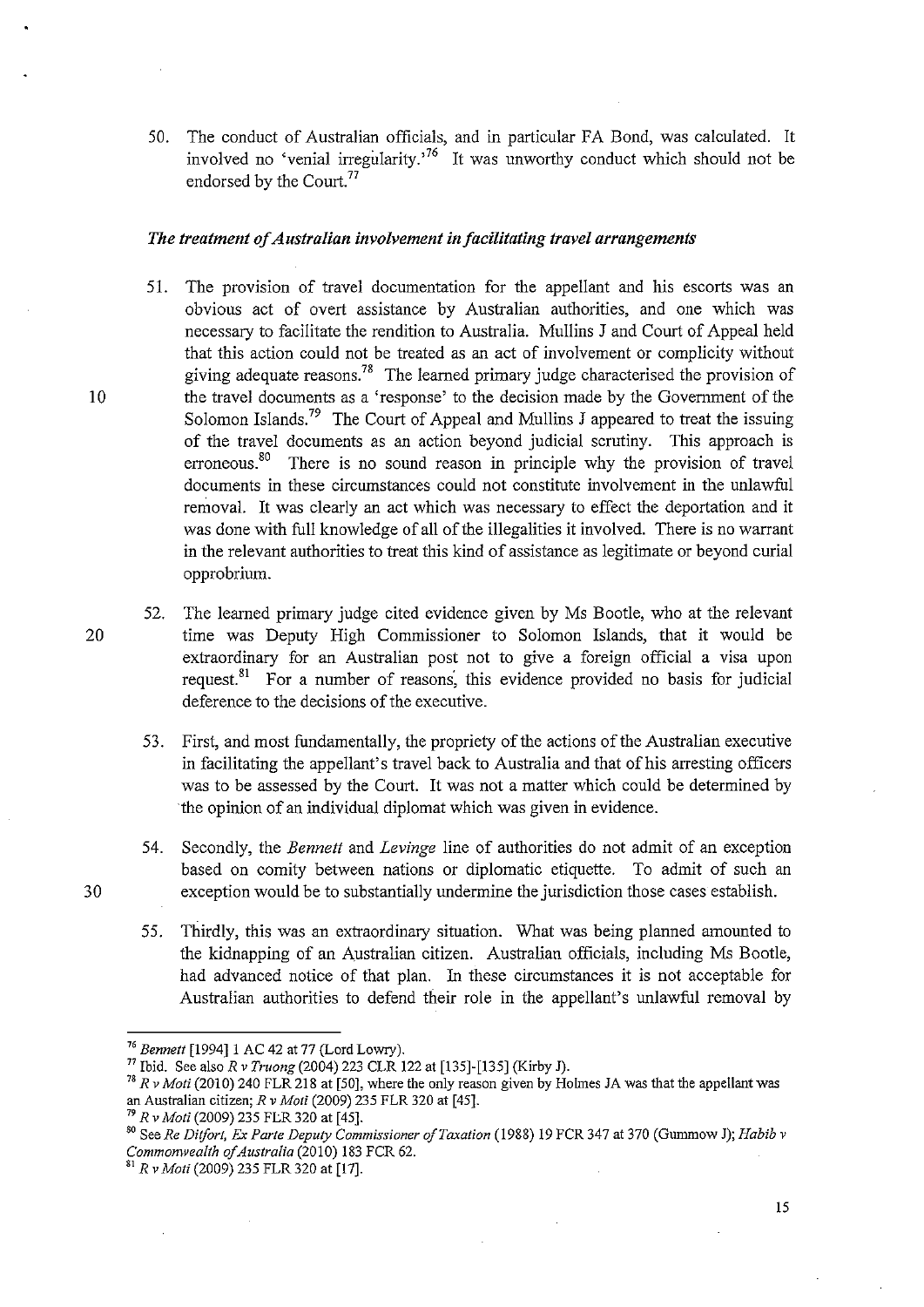relying on normal diplomatic practice. It might be considered usual where an Australian citizen is to be unlawfully arrested for· an Australian post to provide . consular assistance for that person to obtain legal recourse. It might also be considered usual, and proper, for an Australian post to protest. Here, the Australian officials were clearly content for the appellant's unlawful arrest and expulsion to proceed. As the appellant was being arrested at his home Ms Bootle, who was at the time Acting High Commissioner, communicated the following to Canberra, on the basis of information she was receiving from FA Bond, who was near the scene:

"Unfortunately it's turned into a bit of a shambles at the Moti residence. Djokovic is 10 apparently there protecting Moti – not sure with what authority – pulling out legal documents/court order etc. (Interim order referred to in cable attached). Local police have all gone limp  $-$  despite previous stated intentions to push him on the plane regardless - they don't seem to be prepared to remove him forcibly. So, they're still **at the house."** 

56. Finally, Ms Bootle's evidence was undermined by documentary evidence which showed that the Australian Government had implemented a policy of restricting access to visas for travel to Australia for members of Solomon Islands Parliament.<sup>82</sup> The restrictions were for political reasons, and were linked to the refusal of Solomon Islands to return the appellant to Australia. Shortly before the change of Government 20 in Solomon Islands, DFAT recommended in a submission to the Minister that the visa restriction policy should be ended 'in light of what the Solomon Islands Government does about Julian Moti.<sup>83</sup> In the face of this evidence, it cannot sensibly be maintained that refusing visas to the appellant's escorts would have constituted an extraordinary diplomatic affront.

## *Approach to the question of Australian complicity*

- 57. Mullins J placed emphasis on the fact the decision to deport the appellant was a decision of the Solomon Islands Government.<sup>84</sup> Her Honour reasoned that:
- *"As* the decisions that resulted in the deportation of the applicant were those of the Solomon Islands Government, the fact that the Australian Government did not in the 30 circumstances object to the deportation of the applicant, who was an Australian citizen, to Australia (and to that end responded to the decisions of the Solomon Islands Government by providing travel documents for the applicant and the escorting officers) cannot be characterised as connivance or collusion with the Solomon Islands Government ...."<sup>85</sup> (Emphasis added).
	- 58. There are a number of difficulties with this passage. First, it involves a *non sequitur.*  From the mere fact that the decision to deport the appellant was a decision of the Government of Solomon Islands, it does not follow that the conduct of Australian authorities could not be characterised as connivance or collusion. The decision to deport a person will always ultimately be a decision for the host nation, as it was in

83 DFAT Ministerial Submission dated 19 December 2007.

<sup>82</sup> See AFP Minute by FA Bond dated 11 July 2007, under heading 'expected reaction.' See also T 9-23.

*<sup>84</sup> R* v *Mali* (2009) 235 FLR 320 at [40]- [45].

<sup>85</sup>*R* v *Mati* (2009) 235 FLR 320 at [45].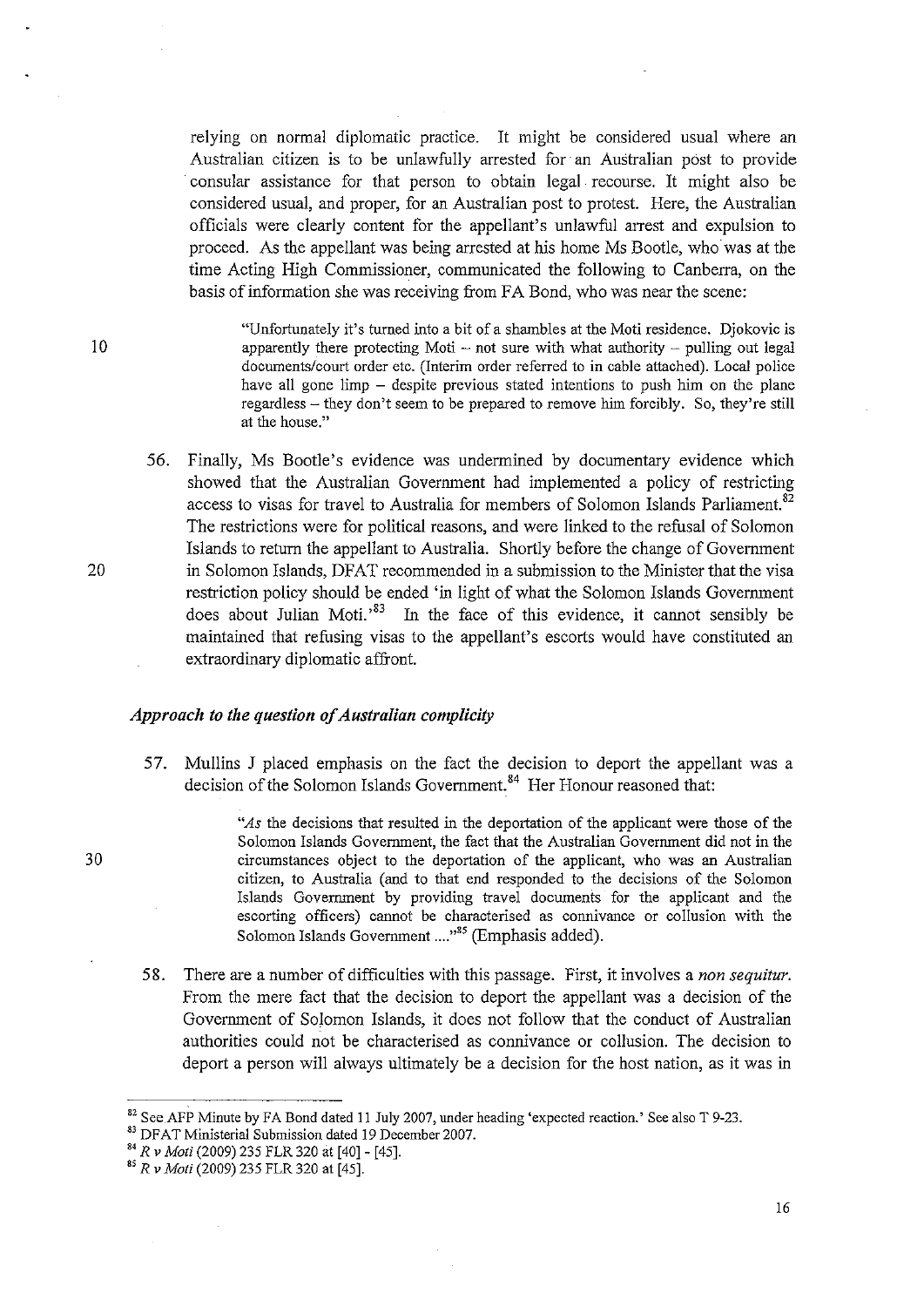cases such as *Bennett* and  $R$  *v Mullen.*<sup>86</sup> Accordingly, the fact that the decision was made by the Government of Solomon Islands cannot be of any special significance. Her Honour's emphasis on the sovereignty of Solomon Islands suggests that her reasoning on the question of complicity was tainted by her acceptance of the respondent's submissions concerning non-justiciability.

59. Secondly, to characterise the Australian contribution as a 'response' to a decision is misleading, as Australia's willingness to co-operate in facilitating the appellant's return was signalled in advance. Moreover, that characterisation is not an answer to the appellant's claim that Australia's facilitation of his rendition was improper.

- 10 60. Before the primary judge, the appellant argued that common law concepts of complicity should be applied in elucidating the meaning of the concepts of **"connivance", "involvement", "concurrence" and being a "knowing party" which are**  referred to in the disguised extradition cases. Her Honour rejected this argument, saying, without elaboration, that it was inappropriate when analysing the conduct of sovereign nations, and was inconsistent with *Bennett*, Mullen and Levinge.<sup>87</sup> Her Honour's remark that common law concepts of complicity were inappropriate in the analysis of the conduct of sovereign nations again suggests her Honour was misled by the submissions made by the respondent at first instance concerning non-justiciability. The sovereignty of Solomon Islands was a prominent consideration in the reasoning of Mullins J. It is not, however, a significant consideration in the application of the principle recognised in *Bennett* and *Levinge.*
- 61. It is submitted that the courts below misconstrued the notion of complicity employed in the cases. Neither the Court of Appeal nor the learned primary judge expounded on the meaning of this kind of complicity. Both judgments seem to require active involvement *resulting in* or *causing* the deportation before an abuse of process could arise. Such a test is erroneous. As submitted above, the Australian authorities clearly. connived in the unlawful expulsion of the appellant by their acquiescence. However, Australian complicity was by no means limited to acquiescence. Reference to common law concepts of aiding and abetting would have assisted the Courts below in 30 considering whether Australia was 'involved in' or a 'a party to' the unlawful expUlsion. The law of aiding and abetting in particular provides a helpful exposition of the kind of complicity with which the disgnised extradition cases are concerned. According to that law the complicity of a secondary party can be established by:<sup>88</sup>
	- (a) intentionally helping the principal in the first degree commit the crime; or
	- (b) intentionally encouraging the principal by words, presence and behaviour to commit it; or
	- (c) intentionally conveying to him by words, presence and behaviour that you are assenting to and concurring in his commission of the crime.

17

<sup>[2000]</sup> QB 520.

*<sup>87</sup> R v Moli* (2009) 235 FLR 320 at [44].

<sup>88</sup> See *R* v *Lowry and King (No* 2) [1972] VR 560 at 561 (Smith J).